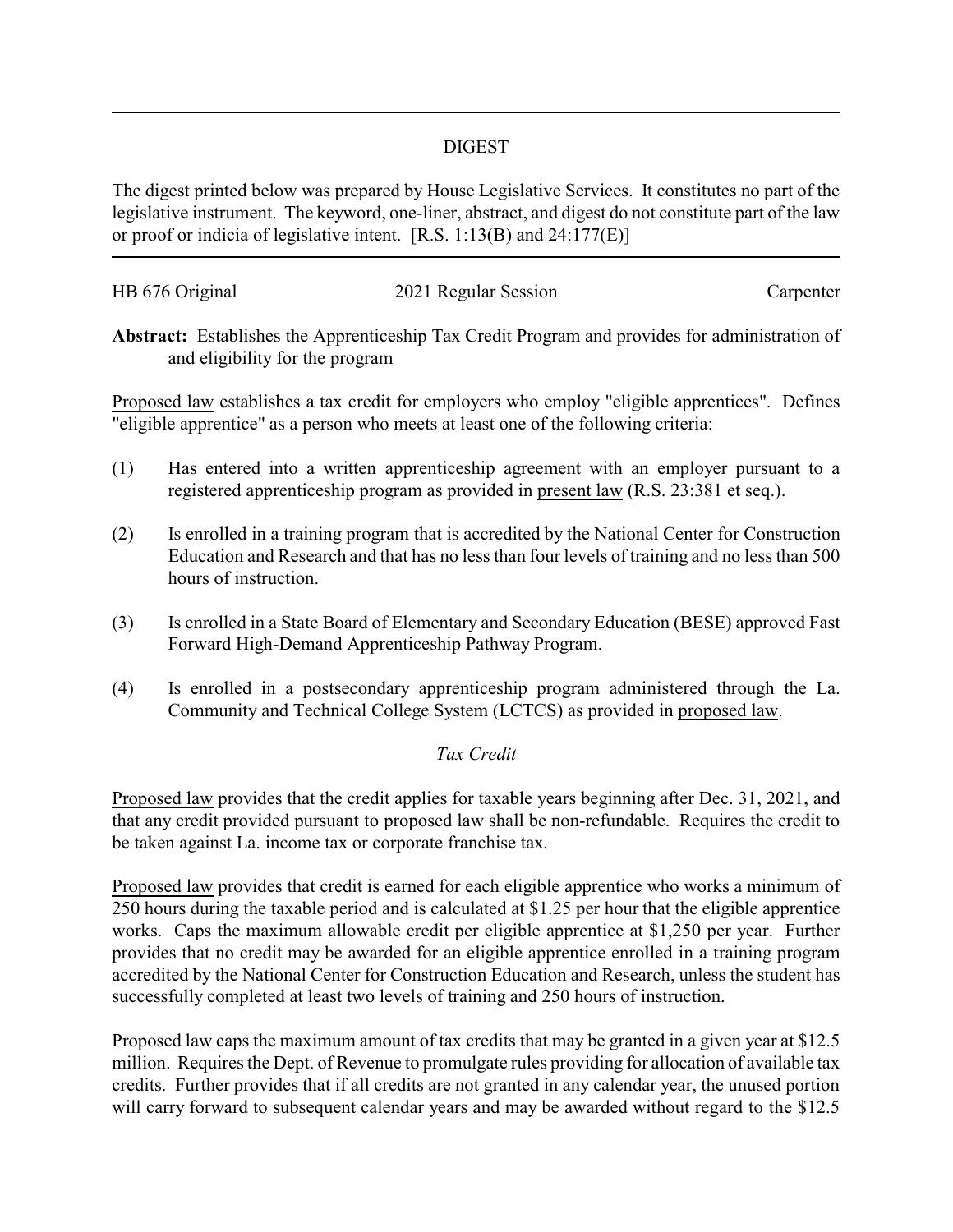million cap otherwise provided in proposed law.

Requires the Dept. of Revenue byrule—in consultation with the La. Workforce Commission, BESE, LCTCS, and the Board of Regents—to establish procedures for determining an employer's eligibility for a credit pursuant to proposed law. Further requires the La. Workforce Commission, BESE, and LCTCS to annually provide to the Dept. of Revenue a list of businesses that participate in the apprenticeship programs administered by each respective agency.

Proposed law provides that if the tax credit earned for the taxable period exceeds the amount of taxes due, then the taxpayer may carry forward as a credit the unused portion for up to five years.

Requires all entities taxed as corporations to claim the credit authorized pursuant to proposed law on their corporation income and franchise tax return. Individuals, estates, and trusts are required to claim the credit on their income tax returns. Further outlines requirements for claiming the credit by business entities that are not taxed as corporations.

Provides that if a credit is later disallowed, the Dept. of Revenue may initiate a collection action against the taxpayer. Requires any such action to be initiated within three years from the end of the calendar year in which the credit was earned. Limits the interest rate that may be assessed on such collections to a rate equal to the rate of judicial interest provided in present law plus three percent.

Authorizes the Dept. of Revenue to promulgate rules in accordance with the Administrative Procedure Act to execute proposed law.

Proposed law sunsets after June 30, 2028.

## *LCTCS Apprenticeship Program*

Proposed law requires the Board of Regents to establish an advisory council (council) to identify apprenticeship programs for high-demand industries and fields. Requires LCTCS to administer the council.

Provides that the council shall be composed of the following members or their designees:

- (1) The president of LCTCS.
- (2) The commissioner of higher education.
- (3) The state superintendent of education.
- (4) The secretary of the La. Dept. of Economic Development.
- (5) The secretary of the La. Workforce Commission.
- (6) The chairman of the La. Workforce Investment Council.